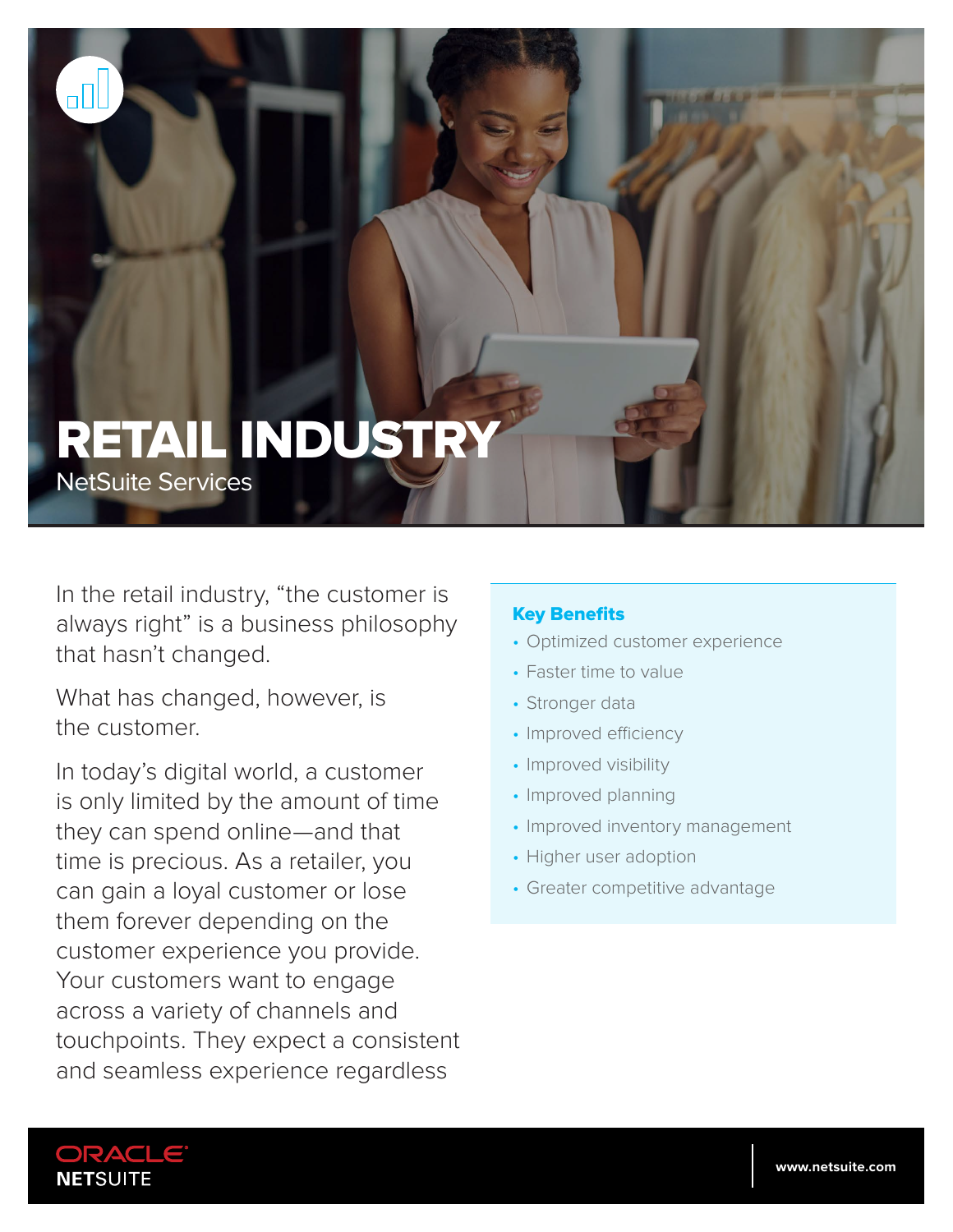of their location or channel. The "Amazon effect" has disrupted the industry, and smaller businesses are clamoring to sell on the platform. How does your business fit in? And once you overcome those hurdles, how do you manage, scale and sustain your success?

Disparate systems can lead to a wave of transactions and data—especially when you consider the sheer number of SKUs that retailers manage, multiplied by location, impacting both internal and external operations. Exceptional service requires the integration of ERP, POS and ecommerce, and a better understanding of how to track your customers and competitors through analytics.

#### Are you ready?

#### NetSuite Services is.

NetSuite Services offers companies in the retail industry support for the full lifecycle of your business—from the initial NetSuite implementation with our exclusive SuiteSuccess methodology—to our online training services with Learning Cloud Support—to continuous managed services with Advanced Customer Support. We help you seamlessly transition to the cloud, allowing your business to focus on delivering exceptional experiences for your customers. Whether you are adopting omnichannel capabilities, selling direct to your consumer or navigating your way through the "Amazon Effect", we are here to help you every step along the way.

We have a deep appreciation of the challenges retailers face and understand the leading

practices required to help your business operate at peak efficiency. We leverage SuiteSuccess to ensure a solution built and vetted for retail companies. The results are industry-leading omnichannel capabilities, improved business visibility, unified data, optimized location management, improved planning and inventory management, and greater user adoption.

### **NetSuite Services – For the Full Lifecycle of Your Business**

NetSuite Services is successful in meeting the unique needs of the retail industry because of the holistic approach we take with every industry. From Consulting Services, to Education Services to Support Services, NetSuite Services offers industry-specific support both before and long after you go live.

NetSuite's Services provides a full suite of offerings that includes the following:



#### Industry Expertise

At NetSuite, we lead with industry. We have deep expertise and experience in the retail industry and we leverage that expertise to enable us to configure and customize the software uniquely to your business. This expertise is integrated into our SuiteSuccess implementation methodology and our exclusive industry-specific add-on service offerings.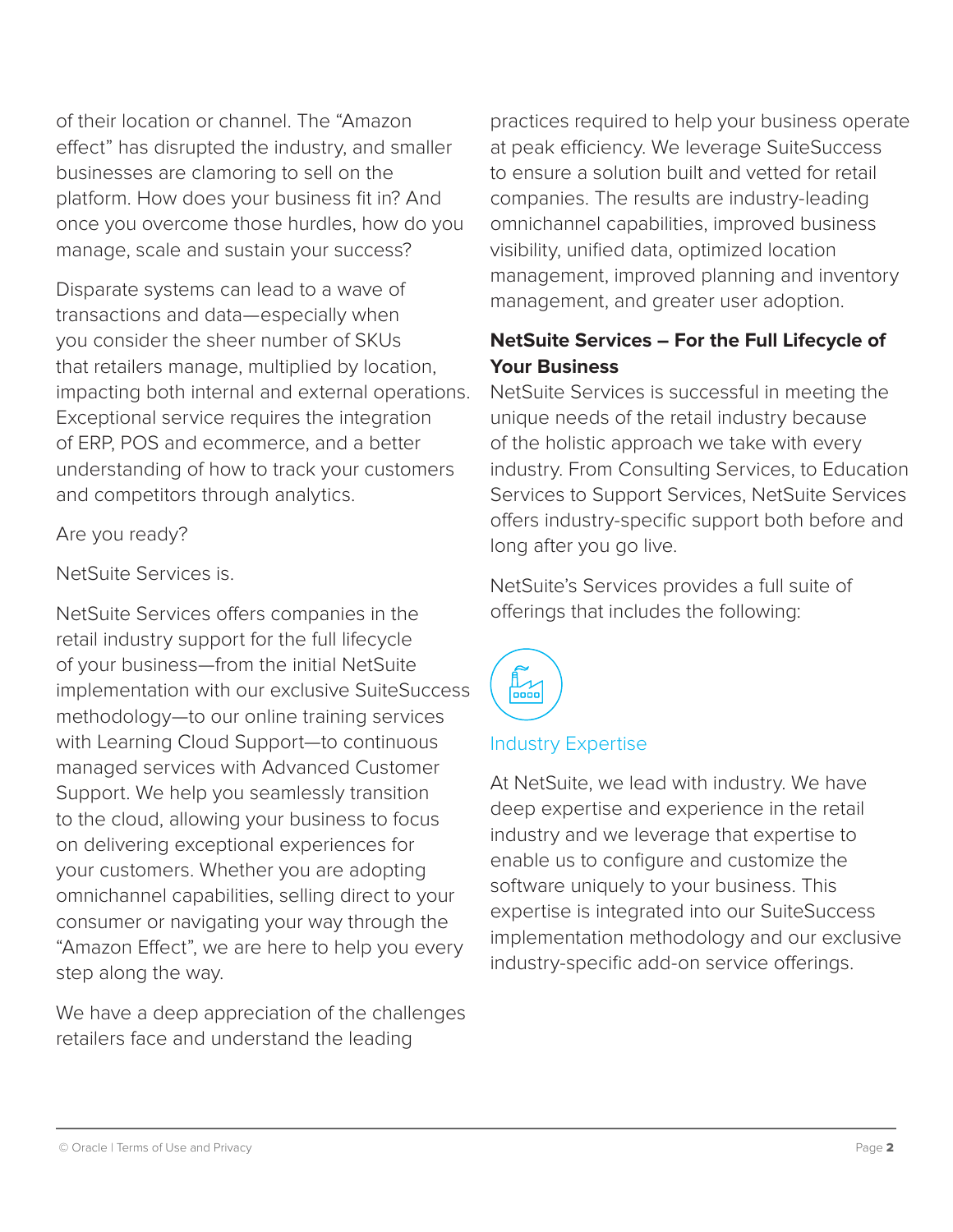

Consulting Services **SuiteSuccess, Packaged Services, Custom Services**

You've invested in us, so we're investing in you. Our team of experts help ensure that customers aren't paying for any software that you don't need. Our SuiteSuccess methodology offers an agile and staged pathway for your success by engaging you continuously throughout the customer lifecycle and keeping you on an upward growth trajectory. And with NetSuite's Global Delivery Centers, our costs remain competitive.



## Education Services

**NetSuite Adoption Services, Product Training, End User Training**

One of the most critical factors impacting your success with NetSuite is the proficiency of your users. Our Education Services offerings help ensure users take full advantage of NetSuite's features and capabilities. Our expert NetSuite education and adoption consultants will develop a comprehensive plan designed to fit your users' learning and business transformation needs, empowering them to drive business results.



# Support Services

#### **SuiteSupport, Advanced Customer Success (ACS)**

SuiteSupport offerings range from Basic to Premium to provide you with the answers you need, when you need them. Customers who require more hands-on involvement can take advantage of Advanced Customer Support (ACS)—an umbrella offering that provides coverage across all products and all verticals, from technical to functional. ACS is a managed service that takes you from reactive to proactive, keeping your solution at optimal level, mitigating risks and increasing ROI as your business continues to grow and change.

#### **Stairway to Your Success**

We offer an agile and staged pathway for you to succeed by engaging you continuously throughout the full lifecycle of your business, keeping you on an upward growth trajectory tailored specific to the retail industry.

- Rapid and efficient implementation
- Leading retail industry practices
- Tailored delivery
- Growth and expansion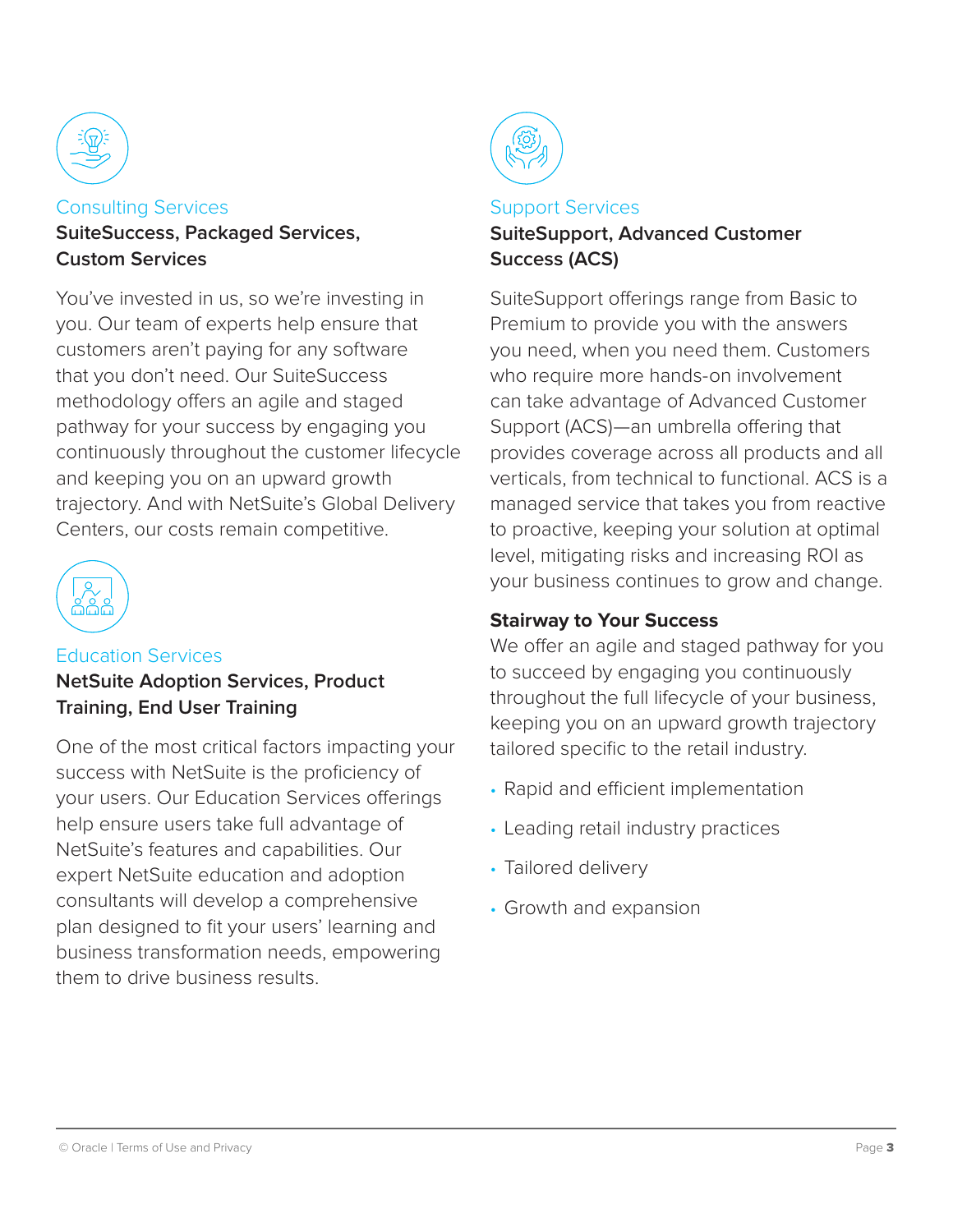

#### **Why NetSuite Services for Retail Companies**

Implementing an ERP system can be extremely disruptive. How can you ensure success? NetSuite Services is the only services provider that can provide retail companies with ALL of the following:

- Retail Industry Experience. Our NetSuite Services team has a deep understanding of retail companies, the challenges you face and the best practices to help you transition to an optimal state of operations.
- Leading Industry Practices to Accelerate Business Growth. Our competitive advantage is that we not only have a product

tailored for retail companies but we also have a deep bench of consultants that work with retail companies all day every day that share leading practices. Additionally, our verticalization in several industries enables us to share best practices from an adjacent industry, and a more robust implementation. These leading practices enable our customers to accelerate business growth.

• NetSuite Expertise. We have the highest number of certified NetSuite consultants in the marketplace. With our proximity to product development, we have the advantage of receiving updates from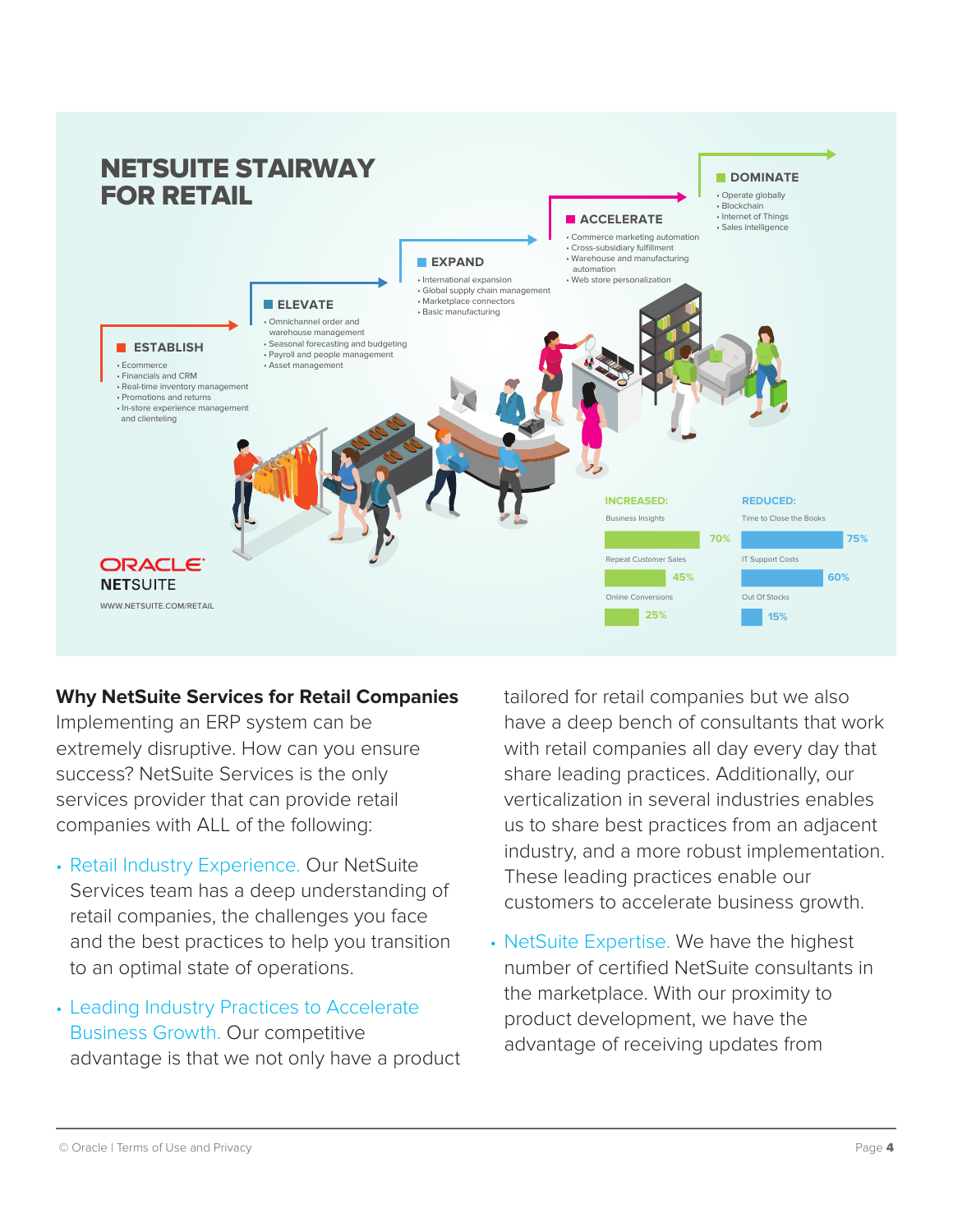product development and a broad network of solution consultants and technical account managers with both product knowledge and implementation know-how.

- Omnichannel and Unified Customer Experience. The unified customer experience is a key driver in the NetSuite value proposition. Our NetSuite Services team has the experience and expertise to deliver a seamless shopping experience across online and offline channels with a single view of the customer—helping to provide an exceptional customer experience.
- Holistic Offering with ERP, POS and ecommerce. Other service providers may focus on just on a single area—most commonly ERP. NetSuite offers a holistic solution integrating ERP, POS and ecommerce, and the skills to address and deliver specifically to meet omnichannel requirements.
- Third-Party Software, Point Solutions and Ecosystem Architecture Expertise. Our NetSuite Services team has expertise in third-party logistics, ecommerce and warehouse systems, and best practices for integrating these systems with NetSuite. We fully understand the ecosystem and architecture and how to integrate these solutions with NetSuite for optimal return on investment.
- Reporting and Analytics. Knowing your customer well through analytics is critical for retail companies. These are core capabilities of NetSuite enabled by NetSuite Services.
- Reduced Risk, Speed to Market and Lower Cost. We understand that retail companies cannot take people away from their day jobs for too long—you have a business to run. We understand that you want fast and you want quality, experience and expertise. Our SuiteSuccess methodology enables a faster time to market though integrated leading practices and your risk of implementation fatigue is highly mitigated.
- High User Adoption. Our education, training and testing teams ensure a successfully implemented solution that has a high adoption rate. NetSuite Adoption Services helps companies address the challenges of gaining stakeholder and end user consensus and buy-in, and achieving sustained adoption, long-term productivity and ownership of the new system. The outcome creates individuals and teams that are enthusiastic drivers for the change that are ready to harness the capability of NetSuite at go-live and sustain that productivity over time. We also offer product training for project teams, and user enablement through both end user training and our train-the-trainer program.
- Minimal Time Investment. NetSuite is your partner on the implementation—we perform most of the heavy lifting. Typically, a customer provides a few hours a week for two to four months and then they are on the "Omnichannel Retail" platform.